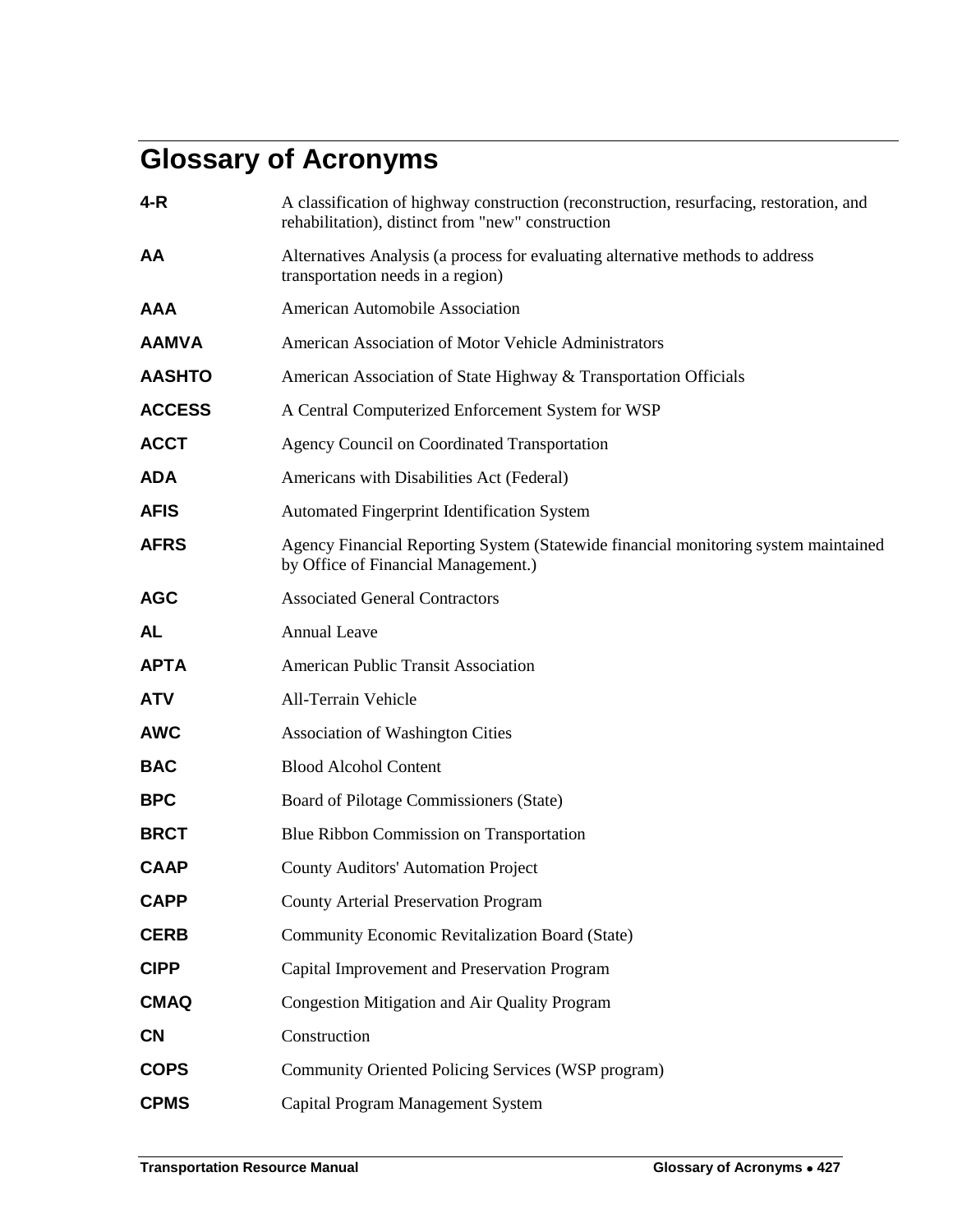| <b>CPSPTA</b> | <b>Central Puget Sound Public Transportation Account</b>                                                                          |
|---------------|-----------------------------------------------------------------------------------------------------------------------------------|
| <b>CRAB</b>   | County Road Administration Board (State)                                                                                          |
| <b>CSG</b>    | Council of State Governments (also Western Conference CSG--13 western states)                                                     |
| <b>CTA</b>    | <b>County Transportation Authority</b>                                                                                            |
| <b>CTR</b>    | Commute Trip Reduction                                                                                                            |
| <b>CVEO</b>   | Commercial Vehicle Enforcement Officer (WSP)                                                                                      |
| <b>CVISN</b>  | <b>Commercial Vehicle Information Systems Network</b>                                                                             |
| <b>DART</b>   | Dial-A-Ride Transit                                                                                                               |
| <b>DCTED</b>  | Department of Community, Trade & Economic Development (State)                                                                     |
| <b>DIS</b>    | Department of Information Services (State)                                                                                        |
| <b>DOE</b>    | Department of Ecology (State)                                                                                                     |
| <b>DOL</b>    | Department of Licensing (State)                                                                                                   |
| <b>DOP</b>    | Department of Personnel (State)                                                                                                   |
| <b>DOR</b>    | Department of Revenue (State)                                                                                                     |
| <b>DOT</b>    | Department of Transportation (State)                                                                                              |
| <b>DUI</b>    | Driving Under the Influence                                                                                                       |
| <b>DWI</b>    | Driving While Intoxicated                                                                                                         |
| <b>EIS</b>    | <b>Environmental Impact Statement</b>                                                                                             |
| <b>ERP</b>    | <b>Expert Review Panel (State)</b>                                                                                                |
| <b>ESSTA</b>  | <b>Evergreen State Specialized Transportation Association</b>                                                                     |
| <b>FAA</b>    | Federal Aviation Administration (Division of U.S. DOT)                                                                            |
| <b>FCC</b>    | <b>Federal Communications Commission</b>                                                                                          |
| <b>FEMA</b>   | Federal Emergency Management Act (federal law); Federal Emergency Management<br>Administration (office which administers the Act) |
| <b>FGTS</b>   | Freight and Goods Transportation System                                                                                           |
| <b>FHWA</b>   | Federal Highway Administration (Division of U.S. DOT)                                                                             |
| <b>FMSIB</b>  | Freight Mobility Strategic Investment Board (State)                                                                               |
| <b>FRA</b>    | Federal Railroad Administration (Division of U.S. DOT)                                                                            |
| <b>FTA</b>    | Federal Transit Administration (Division of U.S. DOT--formerly UMTA)                                                              |
| <b>FTE</b>    | Full-Time Equivalent Employee                                                                                                     |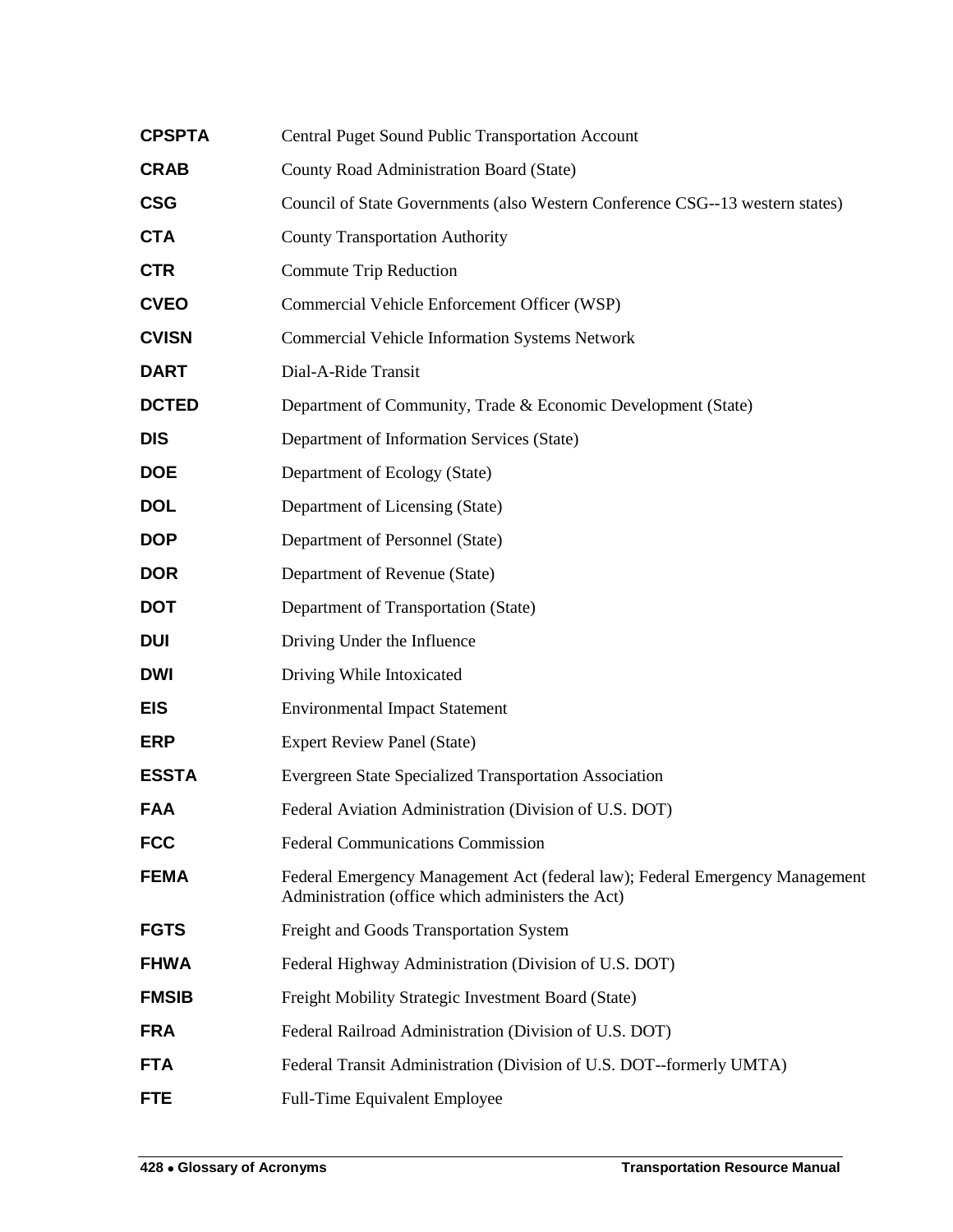| <b>GF</b>    | General Fund (State)                                               |
|--------------|--------------------------------------------------------------------|
| <b>GIS</b>   | Geographic Information System                                      |
| <b>GMA</b>   | Growth Management Act (State)                                      |
| <b>HCT</b>   | <b>High Capacity Transit</b>                                       |
| <b>HCTA</b>  | <b>High Capacity Transportation Account</b>                        |
| <b>HOV</b>   | <b>High Occupancy Vehicle</b>                                      |
| HOT          | High Occupancy/Toll                                                |
| <b>HSF</b>   | Highway Safety Fund (State)                                        |
| <b>HSGT</b>  | <b>High Speed Ground Transportation</b>                            |
| <b>HTC</b>   | <b>House Transportation Committee</b>                              |
| <b>HTF</b>   | Highway Trust Fund (Federal)                                       |
| <b>HUF</b>   | <b>Highway Users Federation</b>                                    |
| <b>IFTA</b>  | International Fuel Tax Agreement (for interstate trucks)           |
| <b>IRP</b>   | International Registration Plan (for interstate trucks)            |
| <b>ISTEA</b> | Intermodal Surface Transportation Efficiency Act of 1991 (Federal) |
| <b>JIS</b>   | Judicial Information System                                        |
| <b>JLARC</b> | Joint Legislative Audit & Review Committee                         |
| <b>JRPC</b>  | Joint Regional Planning Committee (duties transferred to RTA)      |
| <b>JTC</b>   | <b>Joint Transportation Committee</b>                              |
| <b>LAMP</b>  | <b>License Application Migration Project</b>                       |
| <b>LEAP</b>  | Legislative Evaluation & Accountability Program Committee          |
| <b>LETS</b>  | Law Enforcement Telecommunication System of WSP                    |
| <b>LID</b>   | <b>Local Improvement District</b>                                  |
| <b>LOS</b>   | Level of Service (measure of traffic congestion)                   |
| <b>LRFA</b>  | Local Rail Freight Assistance                                      |
| <b>LSC</b>   | Legislative Service Center                                         |
| <b>LSO</b>   | Licensing Services Office (DOL)                                    |
| <b>LTC</b>   | <b>Legislative Transportation Committee</b>                        |
| <b>MEC</b>   | Marine Employees' Commission (State)                               |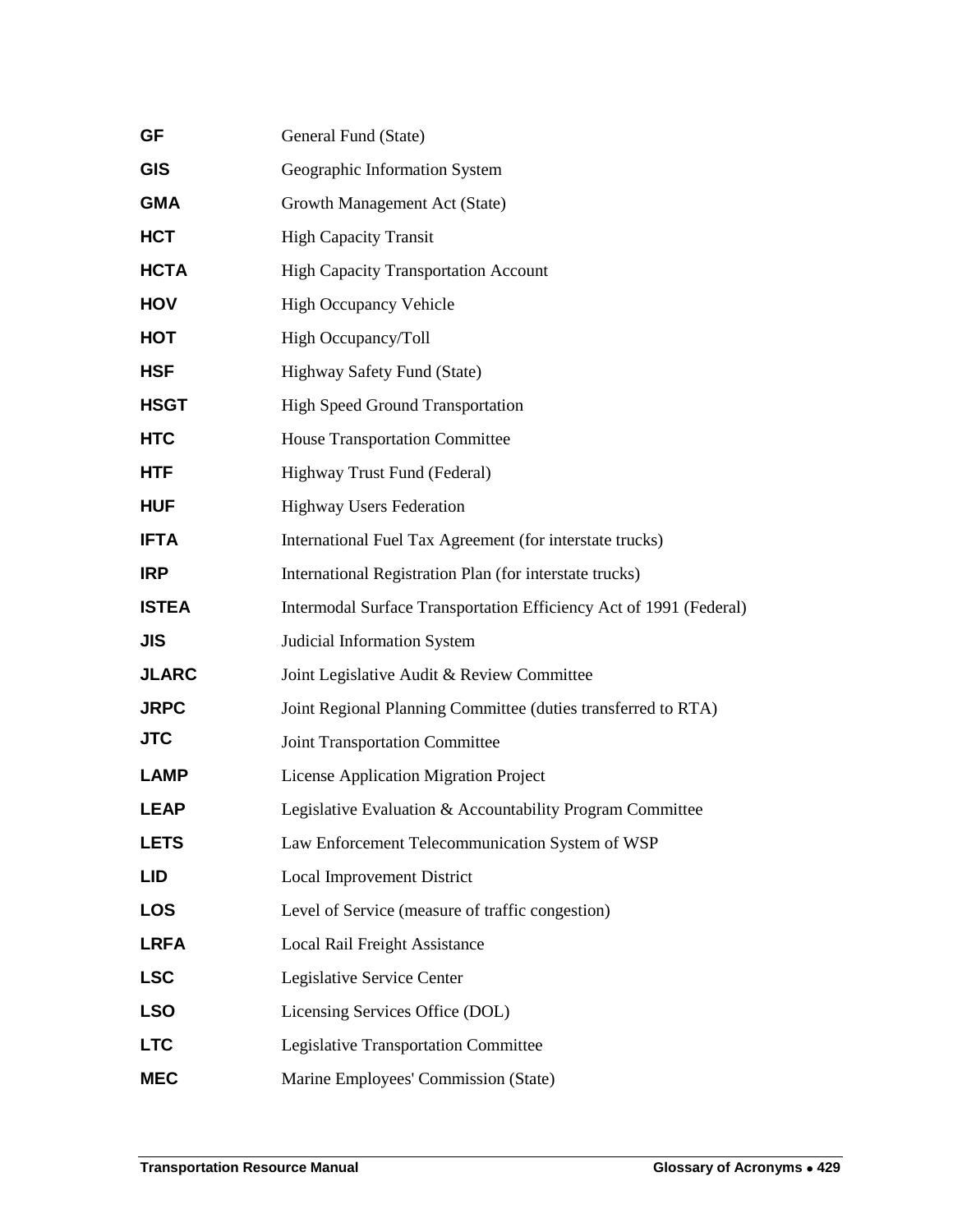| <b>METRO</b>   | Municipality of Metropolitan Seattle                                                                                          |
|----------------|-------------------------------------------------------------------------------------------------------------------------------|
| <b>MIS</b>     | Major Investment Study                                                                                                        |
| <b>MHTA</b>    | Multistate Highway Transportation Agreement                                                                                   |
| <b>MLS</b>     | <b>Master License Service</b>                                                                                                 |
| <b>MPO</b>     | Metropolitan Planning Organization (e.g., Puget Sound Regional Council)                                                       |
| <b>MVET</b>    | Motor Vehicle Excise Tax                                                                                                      |
| <b>MVF</b>     | Motor Vehicle Fund (State)                                                                                                    |
| <b>NAAQS</b>   | National Ambient Air Quality Standards                                                                                        |
| <b>NARUC</b>   | National Association of Regulatory Utility Commissioners                                                                      |
| <b>NCSL</b>    | National Conference of State Legislatures                                                                                     |
| <b>NHS</b>     | National Highway System (designated under ISTEA)                                                                              |
| <b>NHTSA</b>   | National Highway Traffic Safety Administration (Division of U.S. DOT)                                                         |
| <b>NOVA</b>    | Non-Highway and Off-Road Vehicle Activities Program Account                                                                   |
| <b>NPAIS</b>   | National Plan of Integrated Airports System                                                                                   |
| <b>NTSB</b>    | <b>National Transportation Safety Board</b>                                                                                   |
| <b>OA</b>      | <b>Obligation Authority</b>                                                                                                   |
| <b>OFM</b>     | Office of Financial Management (State) (Governor's budget office)                                                             |
| <b>OMS</b>     | Office of Marine Safety                                                                                                       |
| <b>ORV</b>     | Off-Road Vehicle                                                                                                              |
| <b>OUM</b>     | Office of Urban Mobility (DOT)                                                                                                |
| <b>PAM</b>     | <b>Patrol Allocation Model</b>                                                                                                |
| <b>PE</b>      | Preliminary Engineering                                                                                                       |
| <b>PFA</b>     | Passenger Ferry Account                                                                                                       |
| <b>PICS</b>    | Patrol Information Collection System (Washington State)                                                                       |
| <b>POPS</b>    | Problem Oriented Public Safety (WSP program)                                                                                  |
| <b>PPP/PPI</b> | Public Private Partnerships/Public-Private Initiatives program                                                                |
| <b>PSCCA</b>   | Puget Sound Capital Construction Account (an account within the state Motor Vehicle<br>Fund earmarked for ferry construction) |
| <b>PSEA</b>    | Public Safety & Education Account                                                                                             |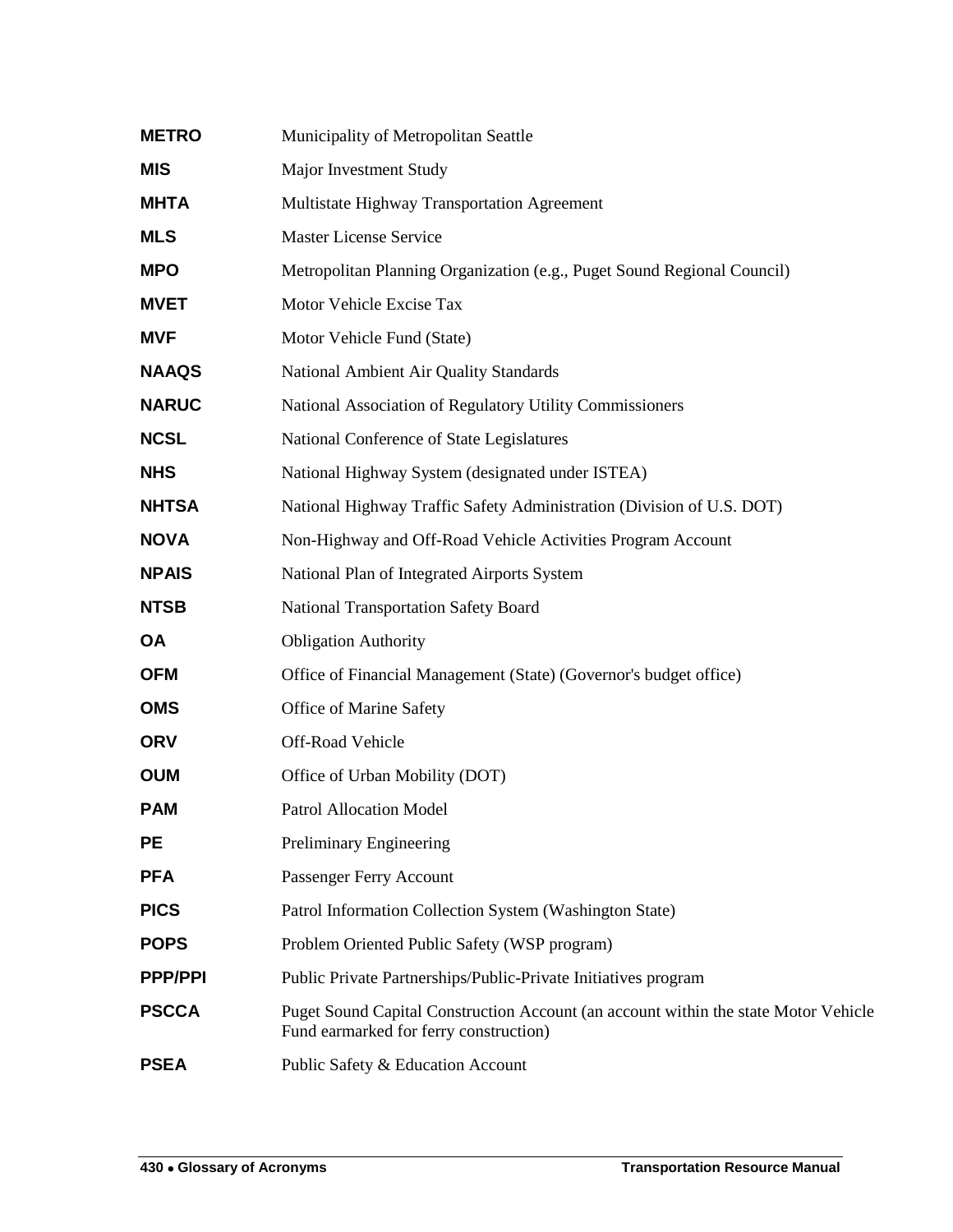| <b>PSFOA</b>      | Puget Sound Ferry Operations Account (an account within the state Motor Vehicle Fund<br>earmarked for ferry operations subsidy) |
|-------------------|---------------------------------------------------------------------------------------------------------------------------------|
| <b>PSRC</b>       | <b>Puget Sound Regional Council</b>                                                                                             |
| <b>PTBA</b>       | Public Transportation Benefit Area (a public transportation system, either less or greater<br>than a single county)             |
| <b>PTSA</b>       | <b>Public Transportation Systems Account</b>                                                                                    |
| <b>RAP</b>        | Rural Arterial Program (State)                                                                                                  |
| <b>RATA</b>       | <b>Rural Arterial Trust Account</b>                                                                                             |
| <b>RCW</b>        | Regional Councils of Washington                                                                                                 |
| <b>RCW</b>        | Revised Code of Washington (state law)                                                                                          |
| <b>RFP</b>        | <b>Request for Proposal</b>                                                                                                     |
| <b>RID</b>        | Road Improvement District                                                                                                       |
| <b>RTA</b>        | <b>Regional Transit Authority</b>                                                                                               |
| <b>RTP</b>        | <b>Regional Transportation Plan</b>                                                                                             |
| <b>RTPO</b>       | <b>Regional Transportation Planning Organization</b>                                                                            |
| <b>SAFETEA-LU</b> | Safe Accountable Flexible Efficient Transportation Equity Act: A Legacy for Users                                               |
| <b>SCCIT</b>      | Snohomish County Committee for Improved Transportation                                                                          |
| <b>SEPA</b>       | <b>State Environmental Policy Act</b>                                                                                           |
| <b>SIP</b>        | <b>State Implementation Plan</b>                                                                                                |
| <b>SL</b>         | <b>Sick Leave</b>                                                                                                               |
| SOV               | Single Occupancy Vehicle                                                                                                        |
| <b>SPHA</b>       | <b>State Patrol Highway Account</b>                                                                                             |
| <b>SPMA</b>       | Seattle Popular Monorail Authority                                                                                              |
| <b>STC</b>        | <b>Senate Transportation Committee</b>                                                                                          |
| <b>STP</b>        | Surface Transportation Program (part of ISTEA)                                                                                  |
| <b>TAG</b>        | Transportation Analysis Group (formerly the Road Jurisdiction Committee)                                                        |
| <b>TBD</b>        | <b>Transportation Benefit District</b>                                                                                          |
| <b>TDM</b>        | <b>Transportation Demand Management</b>                                                                                         |
| <b>TEA-21</b>     | Transportation Equity Act for the 21 <sup>st</sup> Century                                                                      |
| <b>TEIS</b>       | Transportation Executive Information System                                                                                     |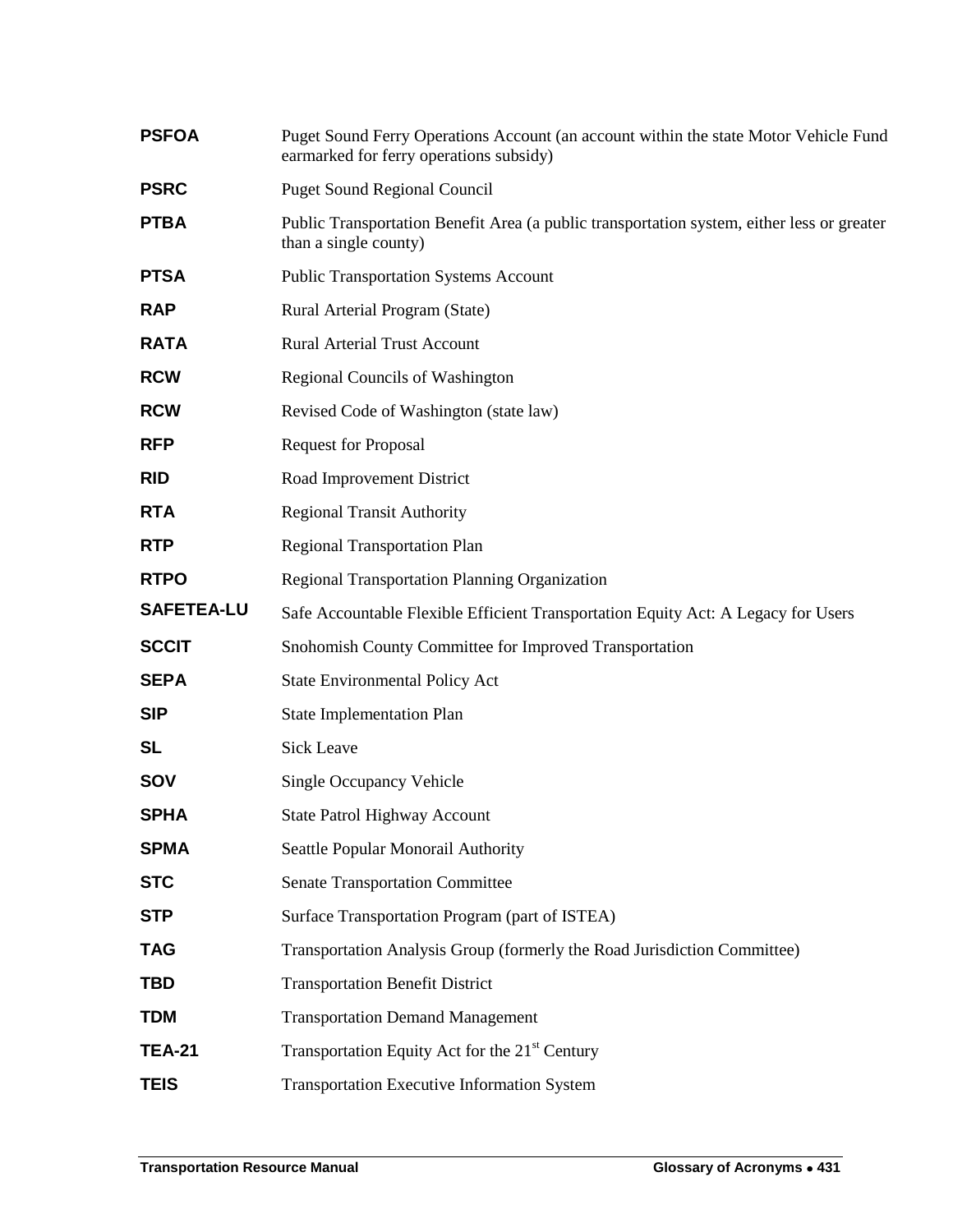| TF            | <b>Transportation Fund</b>                                                                                               |
|---------------|--------------------------------------------------------------------------------------------------------------------------|
| TIA           | <b>Transportation Improvement Account</b>                                                                                |
| TIB           | <b>Transportation Improvement Board (State)</b>                                                                          |
| <b>TIFIA</b>  | Transportation Infrastructure Finance Innovation Act                                                                     |
| TIP           | <b>Transportation Improvement Program</b>                                                                                |
| TMA           | <b>Transportation Management Area</b>                                                                                    |
| <b>TNB</b>    | <b>Tacoma Narrows Bridge</b>                                                                                             |
| TPA           | <b>Transportation Partnership Account</b>                                                                                |
| <b>TPAB</b>   | <b>Transportation Performance Audit Board</b>                                                                            |
| <b>TPEAC</b>  | Transportation Permit Efficiency and Accountability Committee                                                            |
| <b>TRAC</b>   | Title and Registration Advisory Committee                                                                                |
| <b>TRB</b>    | <b>Transportation Research Board (Federal)</b>                                                                           |
| <b>TRAINS</b> | Transportation Reporting & Accounting Information System                                                                 |
| TSA           | <b>Transit Security Administration</b>                                                                                   |
| <b>TSM</b>    | <b>Transportation Systems Management</b>                                                                                 |
| <b>UATA</b>   | <b>Urban Arterial Trust Account</b>                                                                                      |
| <b>UCC</b>    | <b>Uniform Commercial Code</b>                                                                                           |
| <b>UIW</b>    | United Infrastructure Washington, Inc.                                                                                   |
| <b>UMTA</b>   | Urban Mass Transportation Administration (Federal) (Division of U.S. DOT--now<br>renamed Federal Transit Administration) |
| <b>USCG</b>   | U.S. Coast Guard (Division of U.S. DOT) (Federal)                                                                        |
| <b>UTC</b>    | Utilities & Transportation Commission (State)                                                                            |
| <b>USDOT</b>  | United State Department of Transportation (Federal)                                                                      |
| <b>UTBA</b>   | Unincorporated Transportation Benefit Area                                                                               |
| <b>VATA</b>   | Valley Area Transportation Alliance (Kent)                                                                               |
| <b>VMT</b>    | Vehicle Miles Traveled                                                                                                   |
| <b>WAC</b>    | Washington Administrative Code                                                                                           |
| <b>WACIC</b>  | <b>Washington Crime Information Center</b>                                                                               |
| <b>WACO</b>   | <b>Washington Association of County Officials</b>                                                                        |
| <b>WAPA</b>   | <b>Washington Association of Prosecuting Attorneys</b>                                                                   |
|               |                                                                                                                          |